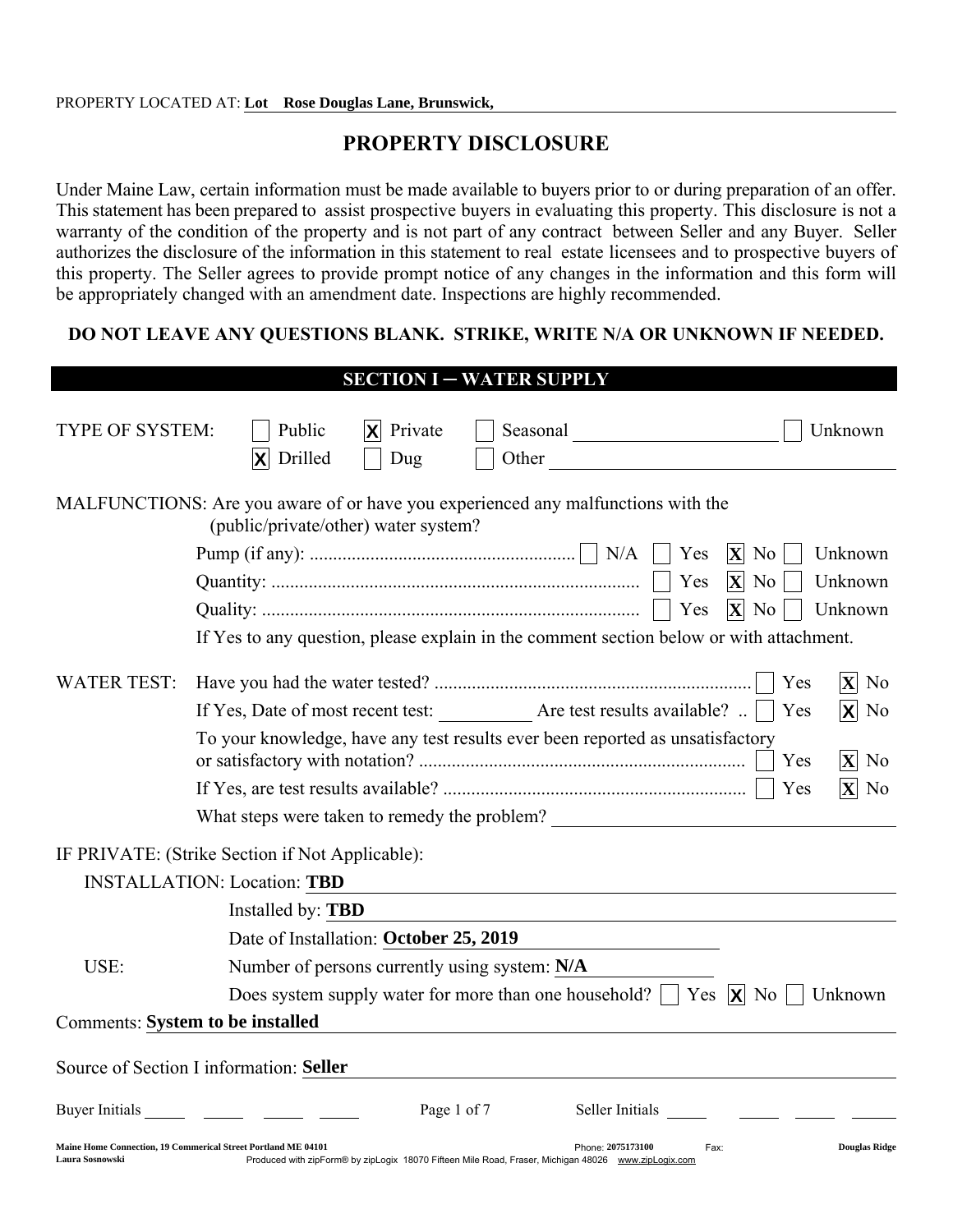| <b>SECTION II - WASTE WATER DISPOSAL</b>                                                                                                                                       |
|--------------------------------------------------------------------------------------------------------------------------------------------------------------------------------|
| TYPE OF SYSTEM:   Public<br>$ \mathbf{x} $ Private<br>Quasi-Public<br>Unknown                                                                                                  |
| IF PUBLIC OR QUASI-PUBLIC (Strike Section if Not Applicable):<br>Yes $ \mathbf{X} $<br>N <sub>0</sub>                                                                          |
| If Yes, what results:                                                                                                                                                          |
|                                                                                                                                                                                |
|                                                                                                                                                                                |
| IF PRIVATE (Srike Section if Not Applicable):<br>Septic Tank<br>Holding Tank     Cesspool<br>Tank:<br>Other:<br>a di Ba                                                        |
| Tank Size: $\vert$ 500 Gallon  x  1000 Gallon  <br>Unknown  <br>Other: Oxy-pro/pump                                                                                            |
| Tank Type:<br>$ \mathbf{x} $ Concrete $ \cdot $<br>Other:<br>Metal<br>Unknown                                                                                                  |
| Location: On lot<br><b>OR</b><br>Unknown                                                                                                                                       |
| Date installed: TBD Date last pumped: N/A Name of pumping company:                                                                                                             |
| Yes $ \mathbf{X} $ No                                                                                                                                                          |
| If Yes, give the date and describe the problem:-<br><u>If Yes, give the date and describe the problem:</u>                                                                     |
| Date of last servicing of tank: Name of company servicing tank:                                                                                                                |
| $\overline{N_0}$    <br>Unknown                                                                                                                                                |
|                                                                                                                                                                                |
| Date of installation of leach field: <b>TBD</b> Installed by: <b>TBD</b>                                                                                                       |
| Date of last servicing of leach field: Company servicing leach field:                                                                                                          |
| Yes $ \mathbf{X} $ No                                                                                                                                                          |
| If Yes, give the date and describe the problem and what steps were taken to remedy:                                                                                            |
| Do you have records of the design indicating the # of bedrooms the system was designed for? $ \mathbf{X} $<br>Yes<br>N <sub>0</sub><br>$ \mathbf{X} $<br>Yes<br>N <sub>0</sub> |
| Yes $ \mathbf{X} $<br>N <sub>0</sub><br>Unknown                                                                                                                                |
| $\mathbf{X}$ No                                                                                                                                                                |
| Yes<br>Unknown                                                                                                                                                                 |
| Comments: Central septic field plus pre-treatment tank on each lot - to be installed                                                                                           |
| Source of Section II information: Seller                                                                                                                                       |

÷.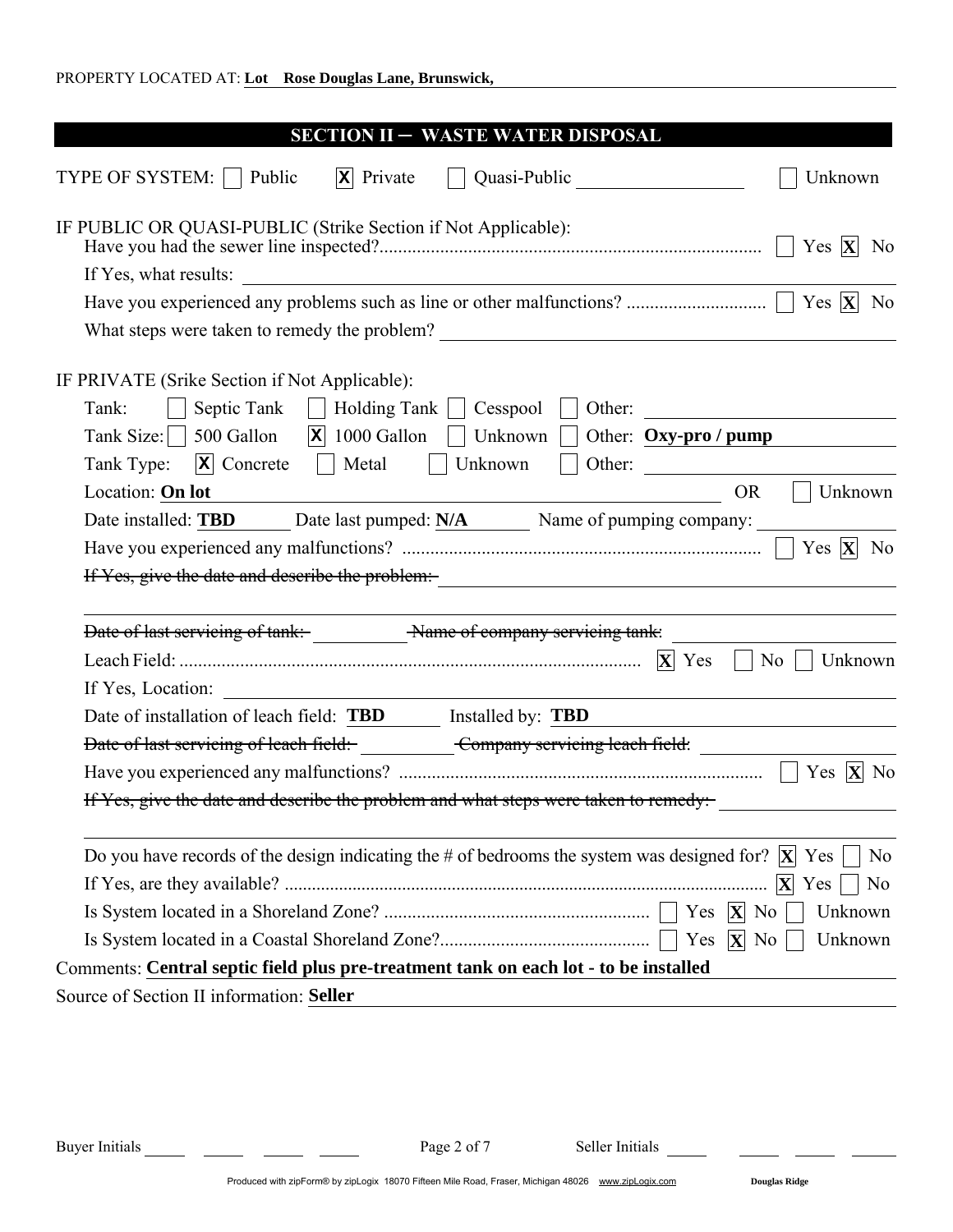# SECTION III ─ HEATING SYSTEM(S)/HEATING SOURCES(S)

| Heating System(s) or Source(s)                                                         | <b>SYSTEM1</b>            | <b>SYSTEM 2</b>                                                                                     | <b>SYSTEM 3</b>        | <b>SYSTEM 4</b>                             |
|----------------------------------------------------------------------------------------|---------------------------|-----------------------------------------------------------------------------------------------------|------------------------|---------------------------------------------|
| TYPE(S)                                                                                | Per plan,                 | <b>ReVision energy solar</b>                                                                        |                        |                                             |
| Age of system(s) or source(s)                                                          |                           |                                                                                                     |                        |                                             |
| Name of company that services                                                          |                           |                                                                                                     |                        |                                             |
| system(s) or source(s)                                                                 |                           |                                                                                                     |                        |                                             |
| Date of most recent service call                                                       |                           |                                                                                                     |                        |                                             |
| Annual consumption per system<br>or source (i.e., gallons, kilowatt                    |                           |                                                                                                     |                        |                                             |
| hours, cords)                                                                          |                           |                                                                                                     |                        |                                             |
| Malfunction per system(s) or                                                           |                           |                                                                                                     |                        |                                             |
| source(s) within past 2 years                                                          |                           |                                                                                                     |                        |                                             |
| Other pertinent information                                                            | To be installed           |                                                                                                     |                        |                                             |
|                                                                                        |                           |                                                                                                     | Yes<br>$ \mathbf{X} $  | Unknown<br>N <sub>0</sub>                   |
|                                                                                        |                           |                                                                                                     | Yes<br>$ \mathbf{X} $  | N <sub>0</sub><br>Unknown                   |
|                                                                                        |                           |                                                                                                     | $ \mathbf{X} $<br>Yes  | Unknown<br>N <sub>o</sub>                   |
|                                                                                        |                           |                                                                                                     | $ \mathbf{X} $<br>Yes  | N <sub>0</sub>                              |
|                                                                                        |                           |                                                                                                     | $ \mathbf{X} $<br>Yes  | N <sub>o</sub><br>Unknown                   |
|                                                                                        |                           |                                                                                                     | Yes<br>$ \mathbf{X} $  | N <sub>0</sub><br>Unknown                   |
|                                                                                        |                           |                                                                                                     | $ \mathbf{X} $<br>Yes  | N <sub>0</sub><br>Unknown                   |
| Yes<br>$ \mathbf{X} $                                                                  |                           |                                                                                                     |                        | Unknown<br>N <sub>0</sub>                   |
| If Yes, date: $\qquad \qquad$                                                          |                           |                                                                                                     |                        |                                             |
|                                                                                        |                           |                                                                                                     |                        |                                             |
|                                                                                        |                           |                                                                                                     | Yes<br>$ \mathbf{X} $  | Unknown<br>N <sub>0</sub>                   |
|                                                                                        |                           |                                                                                                     | Yes<br>$ {\mathsf X} $ | Unknown<br>N <sub>0</sub>                   |
| If Yes, date:                                                                          |                           |                                                                                                     |                        |                                             |
| <b>Comments: Systems to be installed</b>                                               |                           |                                                                                                     |                        |                                             |
| Source of Section III information: Seller                                              |                           |                                                                                                     |                        |                                             |
|                                                                                        |                           | <b>SECTION IV - HAZARDOUS MATERIAL</b>                                                              |                        |                                             |
|                                                                                        |                           |                                                                                                     |                        |                                             |
| The licensee is disclosing that the Seller is making representations contained herein. |                           |                                                                                                     |                        |                                             |
| A. UNDERGROUND STORAGE TANKS - Are there now, or have there ever been, any underground |                           |                                                                                                     |                        |                                             |
|                                                                                        | Unknown<br>N <sub>0</sub> |                                                                                                     |                        |                                             |
|                                                                                        |                           |                                                                                                     | Yes<br>X               | Unknown<br>N <sub>0</sub>                   |
| If no longer in use, how long have they been out of service?                           |                           |                                                                                                     |                        |                                             |
| If tanks are no longer in use, have tanks been abandoned according to DEP?             |                           |                                                                                                     | $\rm\,Yes$             | <del>Unknown</del><br>$\mathbb{H}_{\sigma}$ |
|                                                                                        |                           |                                                                                                     | $\rm\,Yes$             | Unknown<br>$\mathbb{N}^{\Theta}$            |
| Age of $tank(s)$ :                                                                     |                           | Size of $tank(s)$ :                                                                                 |                        |                                             |
| Location:                                                                              |                           |                                                                                                     |                        |                                             |
|                                                                                        |                           | Page 3 of 7                                                                                         | Seller Initials        |                                             |
|                                                                                        |                           | Produced with zipForm® by zipLogix 18070 Fifteen Mile Road, Fraser, Michigan 48026 www.zipLogix.com |                        | <b>Douglas Ridge</b>                        |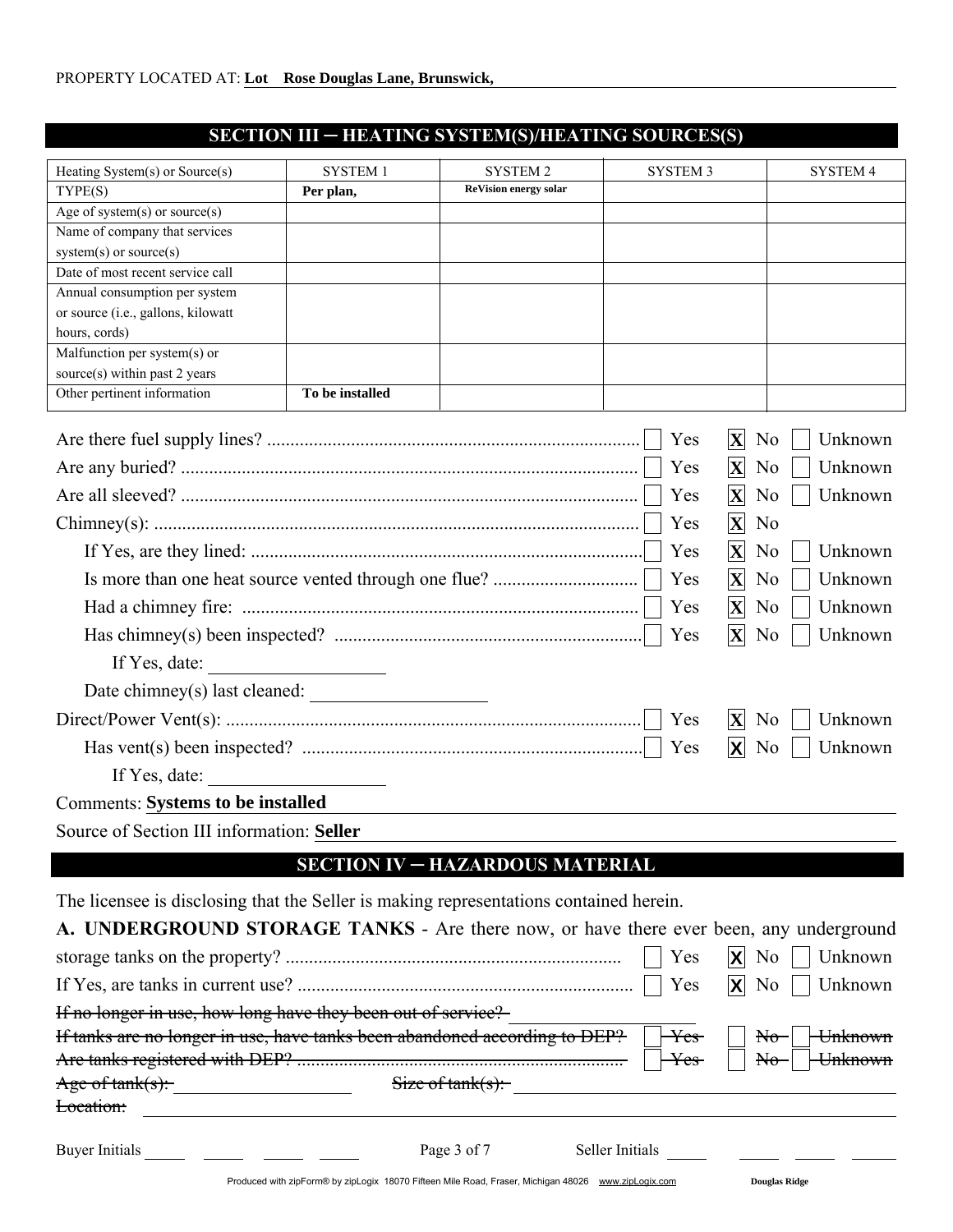| PROPERTY LOCATED AT: Lot Rose Douglas Lane, Brunswick,                                                                                                                                                                                                 |                         |                                      |
|--------------------------------------------------------------------------------------------------------------------------------------------------------------------------------------------------------------------------------------------------------|-------------------------|--------------------------------------|
| What materials are, or were, stored in the $\text{tank}(s)$ ?                                                                                                                                                                                          |                         |                                      |
|                                                                                                                                                                                                                                                        | Yes                     | Unknown<br>N <sub>0</sub>            |
| <b>Comments: None</b>                                                                                                                                                                                                                                  |                         |                                      |
| Source of information: Seller                                                                                                                                                                                                                          |                         |                                      |
| <b>B.</b> ASBESTOS $-$ Is there now or has there been asbestos:                                                                                                                                                                                        |                         |                                      |
|                                                                                                                                                                                                                                                        | Yes                     | $\mathbf{X}$ No<br>Unknown           |
|                                                                                                                                                                                                                                                        | Yes                     | $ X $ No<br>Unknown                  |
|                                                                                                                                                                                                                                                        | Yes                     | $\mathbf{X}$ No<br>Unknown           |
|                                                                                                                                                                                                                                                        | Yes                     | $\mathsf{X}$ No<br>Unknown           |
|                                                                                                                                                                                                                                                        | Yes                     | $X$ No<br>Unknown                    |
| Other:<br><u> 1980 - Johann Barn, fransk politik (d. 1980)</u>                                                                                                                                                                                         | Yes                     | $ X $ No<br>Unknown                  |
| <b>Comments: None</b>                                                                                                                                                                                                                                  |                         |                                      |
| Source of information: Seller                                                                                                                                                                                                                          |                         |                                      |
| C. RADON/AIR - Current or previously existing:                                                                                                                                                                                                         |                         |                                      |
|                                                                                                                                                                                                                                                        | Yes                     | $ X $ No<br>Unknown                  |
| If $Yes: Date:$ $By:$                                                                                                                                                                                                                                  |                         |                                      |
| Results:                                                                                                                                                                                                                                               |                         |                                      |
| If applicable, what remedial steps were taken? _________________________________                                                                                                                                                                       |                         |                                      |
|                                                                                                                                                                                                                                                        | $\mathrm{H}\mathrm{es}$ | $\theta$<br><del>Unknown</del>       |
|                                                                                                                                                                                                                                                        | $\mathrm{Yes}$          | $\del{\pi}$ o                        |
| Results/Comments:<br><b>Buyer to test</b>                                                                                                                                                                                                              |                         |                                      |
| Source of information: Seller                                                                                                                                                                                                                          |                         |                                      |
| D. RADON/WATER - Current or previously existing:                                                                                                                                                                                                       |                         |                                      |
|                                                                                                                                                                                                                                                        | $\Box$ Yes<br>Yes       | $\overline{X}$ No<br>Unknown         |
| If $Y$ es: Date: $\qquad \qquad \qquad$ By:                                                                                                                                                                                                            |                         |                                      |
| Results:<br><u> 1989 - Johann Stein, marwolaethau a bhann an t-Amhair an t-Amhair an t-Amhair an t-Amhair an t-Amhair an t-A</u>                                                                                                                       |                         |                                      |
|                                                                                                                                                                                                                                                        |                         |                                      |
|                                                                                                                                                                                                                                                        | Yes-                    | $A\rightarrow$<br><del>Unknown</del> |
|                                                                                                                                                                                                                                                        | ¥es                     | Nο                                   |
| Results/Comments: Buyer to test<br><u> 1989 - Johann Barn, mars eta bainar eta baina eta baina eta baina eta baina eta baina eta baina eta baina e</u>                                                                                                 |                         |                                      |
| Source of information: Seller                                                                                                                                                                                                                          |                         |                                      |
| <b>E. METHAMPHETAMINE - Current or previously existing:</b>                                                                                                                                                                                            | Yes                     | $\mathsf{X}$ No<br>Unknown           |
| <b>Comments: None</b><br>the control of the control of the control of the control of the control of the control of the control of the control of the control of the control of the control of the control of the control of the control of the control |                         |                                      |
| Source of information: Seller                                                                                                                                                                                                                          |                         |                                      |
|                                                                                                                                                                                                                                                        |                         |                                      |
| Buyer Initials<br>Page 4 of 7                                                                                                                                                                                                                          | Seller Initials         |                                      |
| Produced with zipForm® by zipLogix 18070 Fifteen Mile Road, Fraser, Michigan 48026 www.zipLogix.com                                                                                                                                                    |                         | <b>Douglas Ridge</b>                 |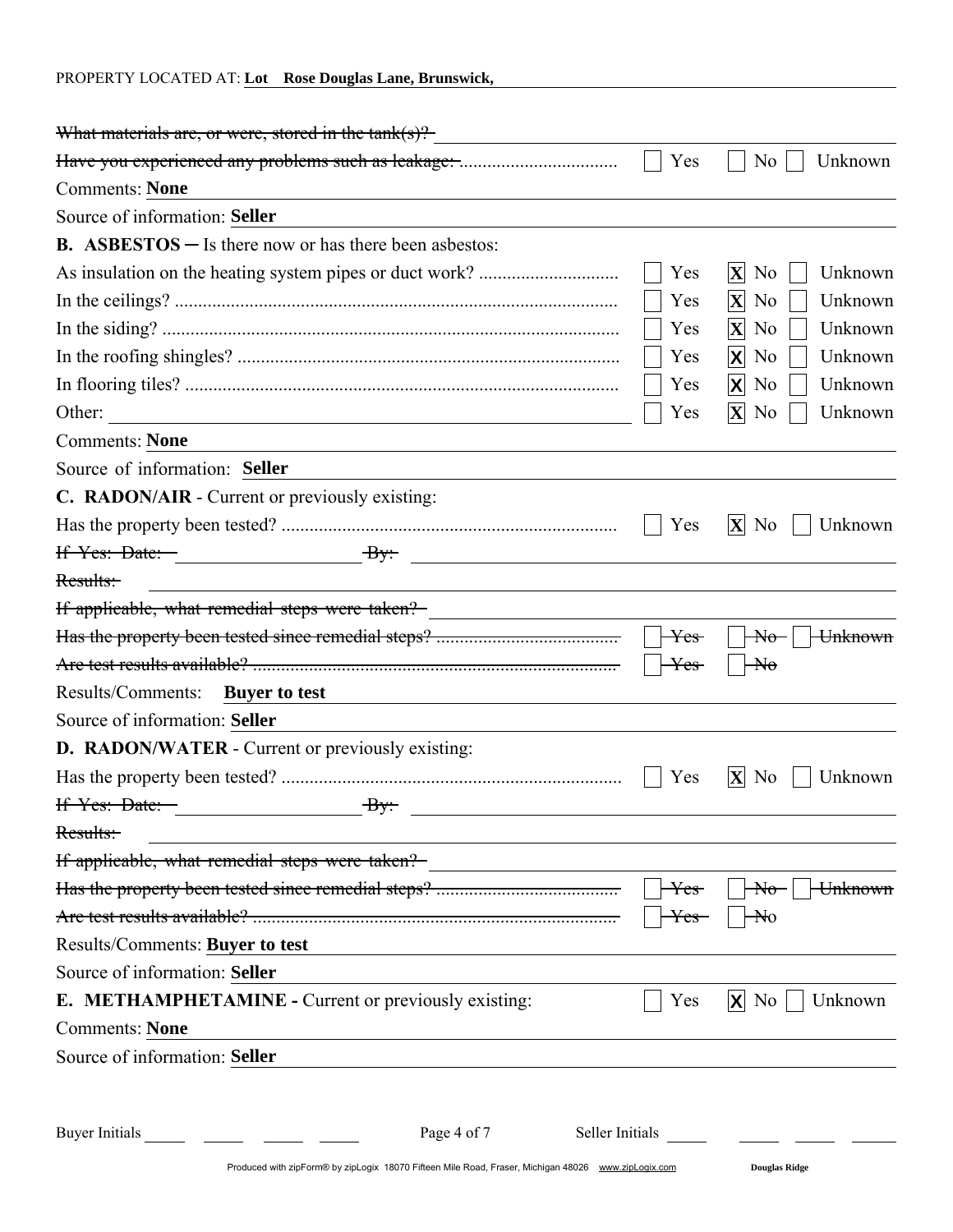| F. LEAD-BASED PAINT/PAINT HAZARDS - (Note: Lead-based paint is most commonly found in homes<br>constructed prior to 1978)                                                                                                                                                                                                                    |
|----------------------------------------------------------------------------------------------------------------------------------------------------------------------------------------------------------------------------------------------------------------------------------------------------------------------------------------------|
| Is there now or has there ever been lead-based paint and/or lead-based paint hazards on the property?                                                                                                                                                                                                                                        |
| $\ldots$ $\ldots$ $\ldots$ $\ldots$ $\ldots$ $\ldots$ $\ldots$ $\ldots$ $\ldots$ $\ldots$ $\ldots$ $\ldots$ $\ldots$ $\ldots$ $\ldots$ $\ldots$ $\ldots$ $\ldots$ $\ldots$ $\ldots$ $\ldots$ $\ldots$ $\ldots$ $\ldots$ $\ldots$ $\ldots$ $\ldots$ $\ldots$ $\ldots$ $\ldots$ $\ldots$ $\ldots$ $\ldots$ $\ldots$ $\ldots$ $\ldots$ $\ldots$ |
| If Yes, describe location and basis for determination:                                                                                                                                                                                                                                                                                       |
| Bo you know of any records/reports pertaining to such lead-based paint/lead-based paint hazards: FYes-<br>$\overline{\mathsf{H}\mathsf{d}}$                                                                                                                                                                                                  |
| If Yes, describe:                                                                                                                                                                                                                                                                                                                            |
|                                                                                                                                                                                                                                                                                                                                              |
| Comments: To be built                                                                                                                                                                                                                                                                                                                        |
| Source of information: Seller                                                                                                                                                                                                                                                                                                                |
| G. OTHER HAZARDOUS MATERIALS - Current or previously existing:                                                                                                                                                                                                                                                                               |
| Yes<br>$X$ No<br>Unknown                                                                                                                                                                                                                                                                                                                     |
| $ X $ No<br>Unknown<br>Yes                                                                                                                                                                                                                                                                                                                   |
| $\mathsf{X}$ No<br>Yes<br>Unknown                                                                                                                                                                                                                                                                                                            |
| Other: None                                                                                                                                                                                                                                                                                                                                  |
| Source of information: Seller                                                                                                                                                                                                                                                                                                                |
| Buyers are encouraged to seek information from professionals regarding any specific issue or concern.                                                                                                                                                                                                                                        |

## SECTION V - GENERAL INFORMATION

| Is the property subject to or have the benefit of any encroachments, easements, rights-of-way, leases, rights of |
|------------------------------------------------------------------------------------------------------------------|
| first refusal, life estates, private ways, trails, homeowner associations (including condominiums                |
|                                                                                                                  |
| If Yes, explain: <b>HOA</b> covenants, Conservation easement open space $\&$ conservation land                   |
| Source of information: Seller, Deed on fil for conservation easement                                             |
| Is access by means of a way owned and maintained by the State, a county, or a municipality                       |
|                                                                                                                  |
| If No, who is responsible for maintenance? Douglas Ridge HOA                                                     |
| Road Association Name (if known):                                                                                |

Buyer Initials Page 5 of 7 Seller Initials

 $\overline{\phantom{a}}$  .  $\overline{\phantom{a}}$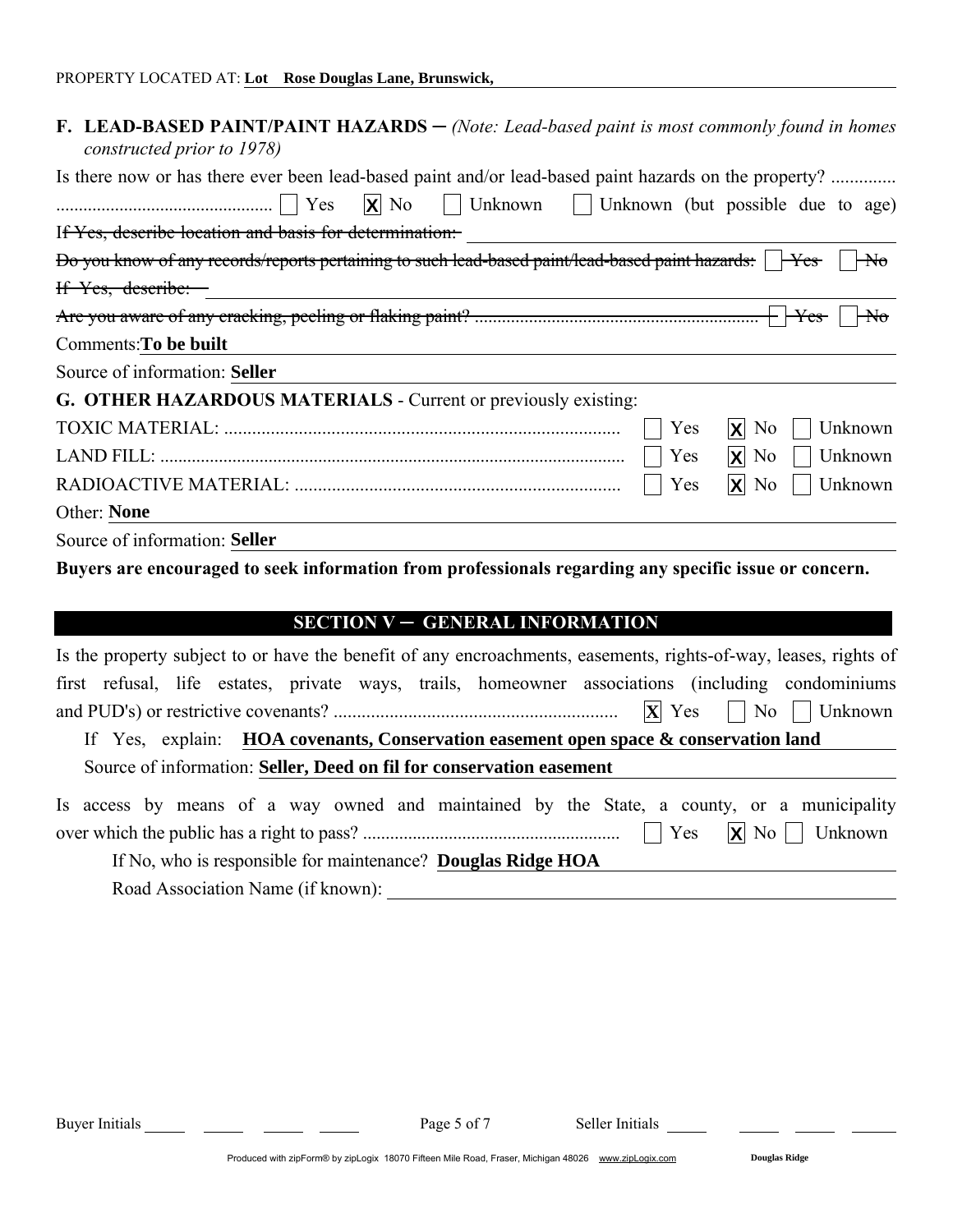| Are there any tax exemptions or reductions for this property for any reason including but not limited to:    |                                                          |                                 |                                              |
|--------------------------------------------------------------------------------------------------------------|----------------------------------------------------------|---------------------------------|----------------------------------------------|
| Tree Growth, Open Space and Farmland, Veteran's, Homestead Exemption, Blind, Working Waterfront?             |                                                          | Yes                             | $\mathsf{X}$ No<br>Unknown                   |
| If Yes, explain:                                                                                             |                                                          |                                 |                                              |
| Is a Forest Management and Harvest Plan available?                                                           |                                                          | Yes                             | $\mathsf{X}$ No<br>Unknown                   |
| Is house now covered by flood insurance policy (not a determination of flood zone)                           |                                                          | Yes                             | $ \mathsf{X} $<br>N <sub>o</sub><br>Unknown  |
| Equipment leased or not owned (including but not limited to, propane tank, hot water heater, satellite dish, |                                                          |                                 |                                              |
| water filtration system, photovoltaics, wind turbines): Type: Central Septic System, HOA                     |                                                          |                                 |                                              |
| Year Principal Structure Built:                                                                              | To be built                                              |                                 |                                              |
| What year did Seller acquire property?                                                                       | 1985                                                     |                                 |                                              |
| Roof: Year Shingles/Other Installed:                                                                         | To be built                                              |                                 |                                              |
| Water, moisture or leakage:                                                                                  |                                                          |                                 |                                              |
| <b>Comments: None</b>                                                                                        |                                                          |                                 |                                              |
| Foundation/Basement:                                                                                         |                                                          |                                 |                                              |
|                                                                                                              |                                                          | $\mathrm{Yes}\text{-}$          | $\overline{\text{No}}$<br><del>Unknown</del> |
|                                                                                                              | Water, moisture or leakage since you owned the property: | $\mathrm{Yes}\,$                | $\overline{\text{No}}$<br><del>Unknown</del> |
|                                                                                                              |                                                          | Yes-                            | Unknown<br>$\overline{\text{No}}$            |
| <b>Comments: None</b>                                                                                        |                                                          |                                 |                                              |
|                                                                                                              |                                                          | Yes                             | $\mathsf{X}$ No<br>Unknown                   |
|                                                                                                              |                                                          | <del>Yes</del>                  | $\overline{\mathsf{H}\mathsf{d}}$            |
| Electrical:                                                                                                  | Fuses $ \mathbf{X} $ Circuit Breaker $ \cdot $ Other:    |                                 | Unknown                                      |
|                                                                                                              |                                                          | $\mathbf{x}$<br>Yes             | Unknown<br>N <sub>o</sub>                    |
|                                                                                                              |                                                          | $\vert \mathbf{X} \vert$<br>Yes | N <sub>0</sub><br>Unknown                    |
| Manufactured Housing - Is the residence a:                                                                   |                                                          |                                 |                                              |
|                                                                                                              |                                                          | Yes                             | $ \mathsf{X} $<br>N <sub>0</sub><br>Unknown  |
|                                                                                                              |                                                          | Yes                             | N <sub>o</sub><br>Unknown                    |
| KNOWN MATERIAL DEFECTS about Physical Condition and/or value of Property, including those that may           |                                                          |                                 |                                              |
| have an adverse impact on health/safety: None                                                                |                                                          |                                 |                                              |
|                                                                                                              |                                                          |                                 |                                              |

Source of Section V information:

Produced with zipForm® by zipLogix 18070 Fifteen Mile Road, Fraser, Michigan 48026 www.zipLogix.com